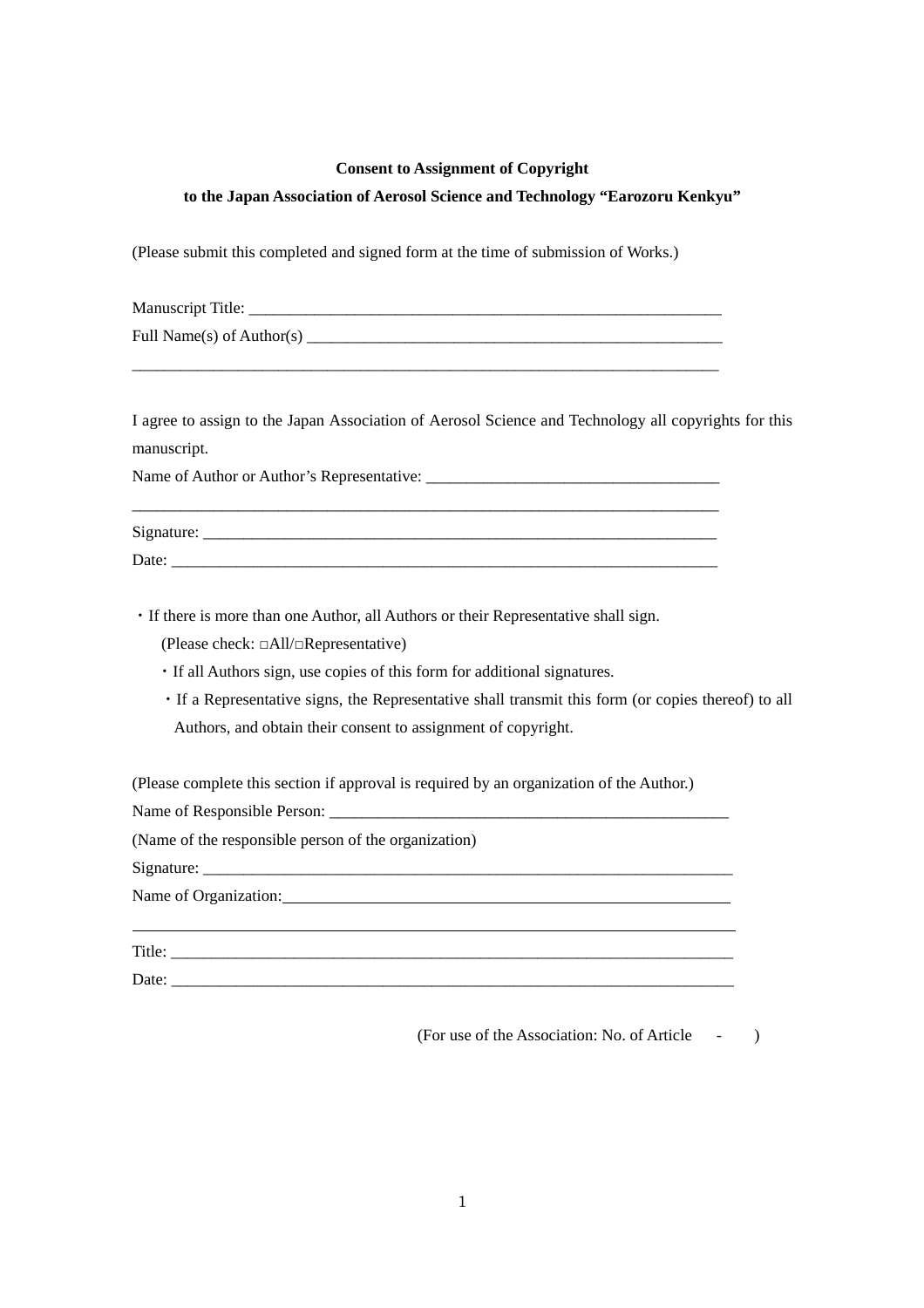# **Copyright Regulations of Japan Association of Aerosol Science and Technology**  Established in March 2010

# Purpose

Article 1 These Regulations address basic matters related to the treatment of copyrights of Members and Contributors (hereinafter collectively referred to as "Members, etc.") for Works they contribute for publication or other use by the Association.

# Definitions

Article 2 For the purpose of these Regulations, the terms set forth in each item below shall have the following meanings:

(1) Work(s) shall mean copyrighted works provided for in the Copyright Act, Article 2, paragraph 1, item 1, which fall under any of the following:

[1] Original articles and feature articles, etc., which are contributed to publications of the Association;

- [2] Study reports contributed to the Association;
- [3] Information posted on the website of the Association; or

[4] Any other works that are similar to [1] through [3] above and are designated as Works by the Association.

- (2) Author(s) shall mean Members, etc. who are provided for in the Copyright Act, Article 2, paragraph 1, item 2.
- (3) Copyright(s) shall mean copyright(s) to the Work(s), and include all the rights provided for in the Copyright Act, Article 21 (Reproduction Right), Article 22 (Performance Right), Article 22-2 (Screen Presentation Right), Article 23 (Public Transmission Right, etc.), Article 24 (Recitation Right), Article 25 (Exhibition Right), Article 26 (Distribution Right), Article 26-2 (Ownership Transfer Right), Article 26-3 (Rental Right), Article 27 (Translation and Adaptation Right, etc.), and Article 28 (Original Author's Right in Exploitation of Derivative Works).
- (4) Moral Rights shall mean moral rights in the Work(s), and include all the rights provided for in the Copyright Act, Article 18 (Publication Right), Article 19 (Name Indication Right), and Article 20 (Integrity Maintaining Right).

# Attribution of Copyright

# Article 3

- (1) All Copyrights for contributed work(s) shall be transferred to the Association.
- (2) Copyrights shall be deemed to be assigned to the Association when an Author contributes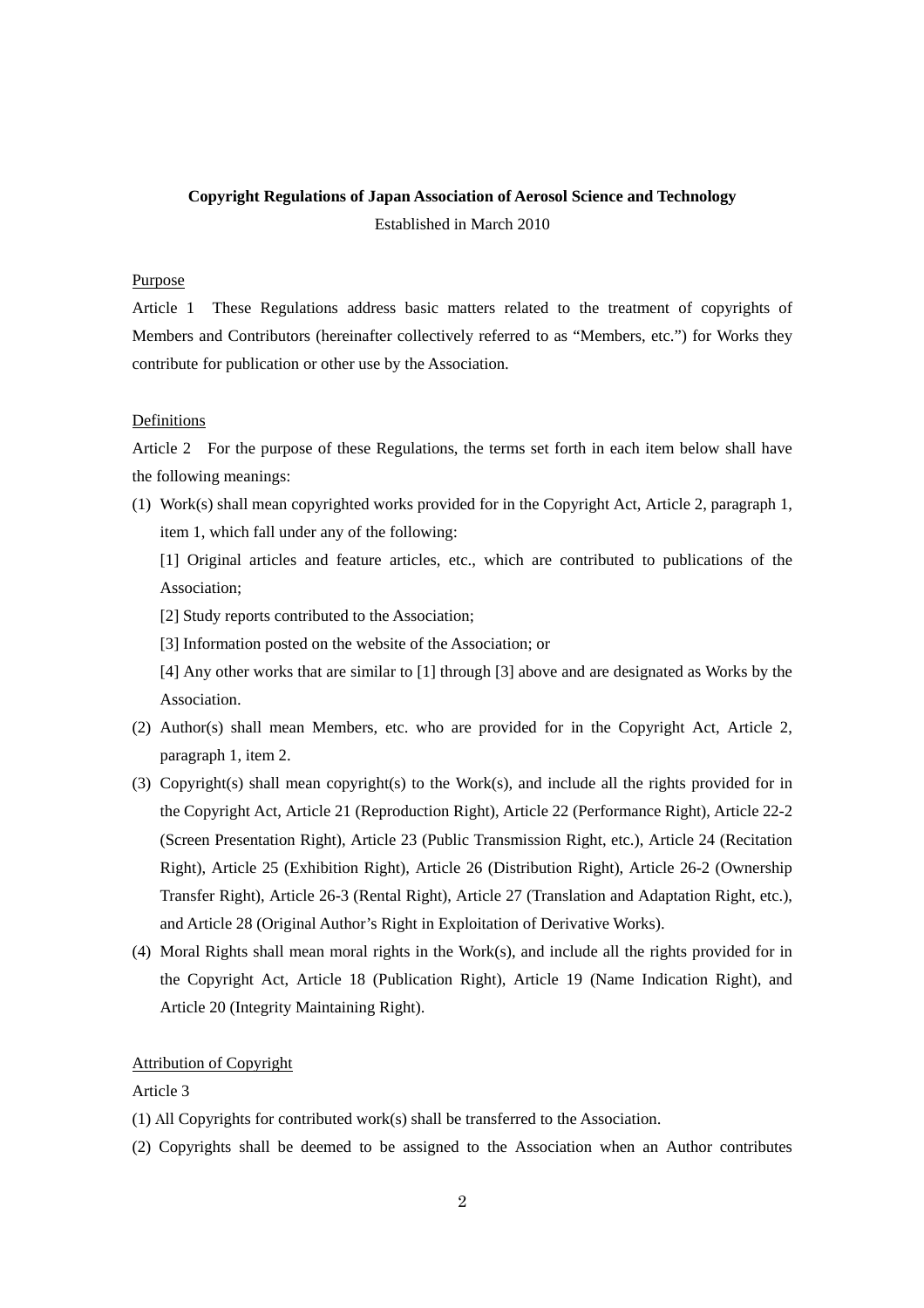Work(s) to the Association.

- (3) If it is impossible to treat the Copyright as provided in the preceding two paragraphs due to special circumstances, the Author shall offer to the Association a statement in writing to that effect when contributing, and treatment in such a case shall be determined through consultations between the Association and the Author.
- (4) The Author shall grant licenses to the Association for the exclusive right (including the right of sublicense by the Association, whether with or without consideration) to use the Copyright (including reproduction, publication, transmission, distribution, transfer, rental, translation, adaptation and exploitation of derivative works) within and outside of Japan, to the extent permitted by law and considering any special circumstances under the preceding paragraph.
- (5) In the event that the Association decides not to publish the contributed Work, the Association shall return the Copyright to the Author.

#### Non-exercise of Moral Rights

Article 4

- (1) Author shall not exercise Moral Rights against the Association or any licensee of the Work sublicensed by the Association.
- (2) The preceding paragraph shall also apply in the event that the Association and the licensee of the Work sublicensed by the Association has created any derivative works, exploiting the Work as original work.

### Use of Work by Author

Article 5

- (1) If the Author wishes to use his/her Work (including licensing to any third party), the Author shall obtain the license of the Association by written application to the Association, describing the matters separately determined by the Association, including the purpose of use.
- (2) The Association shall grant license to the application of the Author provided for in the preceding paragraph, unless the use of the Work is inconsistent with the purpose and objectives of activities of the Association.
- (3) Notwithstanding paragraph 1, the Author may use the Work without licensing by the Association in the following events set forth in each item below:

[1] If the Author publishes his/her Work on the website of a corporation or organization to which an individual Author or Authors belong (including storage in an institutional repository and publication); or

[2] Use permitted under the Copyright Act, Article 30 through Article 50 (Restrictions on Copyrights).